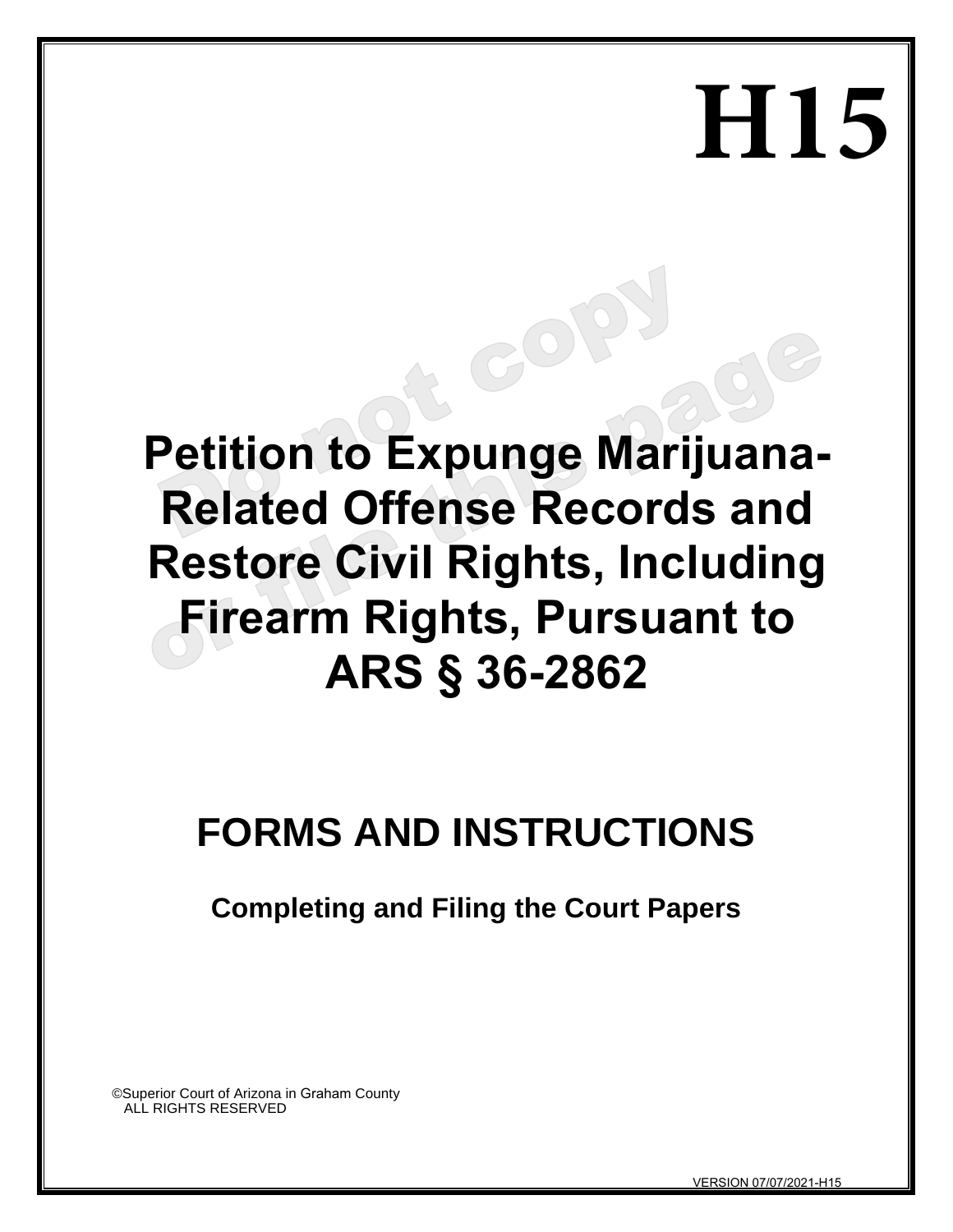# **INSTRUCTIONS FOR COMPLETING A PETITION TO EXPUNGE MARIJUANA-RELATED OFFENSE RECORDS PURSUANT TO A.R.S. SECTION 36-2862.**

(The petition form may be found online at: www.azcourts.gov/selfservicecenter/Forms)

## *Please read the following before completing the petition form.*

## *WHO CAN USE THE PETITION FORM:*

You may seek expungement of your marijuana-related criminal records by filing the petition form, if you were either arrested, charged, convicted or acquitted of any of the following offenses:

- 1. Possessing, consuming, or transporting *two and one-half ounces or less* of marijuana\*, of which not more than twelve and one-half grams was in the form of marijuana concentrate.
- 2. Possessing, transporting, cultivating, or processing *not more than six marijuana plants* at your primary residence for personal use.
- 3. Possessing, using, or transporting *paraphernalia* related to the cultivation, manufacture, processing, or consumption of marijuana.

# **If you are seeking expungement of case records, and you had more than one eligible offense under more than one case number, file a separate petition for each case number.**

*\*marijuana includes cannabis*

## *REQUIRED INFORMATION:*

*To complete the petition, you must, at a minimum, provide the court with the following information as required by Rule 36, Arizona rules of criminal procedure:*

- Your name, address, date of birth, and email address, if you have an email address;
- A description of the offense for which you are seeking expungement as stated on the petition form;
- The name of the law enforcement agency that arrested you for the marijuana-related offense; and
- The court's case number if your arrest resulted in a criminal complaint being filed with the court.

Failure to provide enough details about the records you want to have expunged may result in the court dismissing your petition. If that occurs, you may file a new petition with additional details about your records. The court cannot order expungement of any arresting agency records if you do not identify the arresting agency.

If you were represented in court by an attorney, your defense attorney may be able to provide any information needed to fill out the petition. You may find information about your case on the supreme court's case lookup website [\(Public Access Case Lookup \(az.gov\)\)](https://apps.supremecourt.az.gov/publicaccess/caselookup.aspx). In addition, the Federal Bureau of Investigation [\(https://www.fbi.gov/services/cjis/identity-history-summary-checks\)](https://www.fbi.gov/services/cjis/identity-history-summary-checks) or the Arizona Department of Public Safety [\(https://www.azdps.gov/services/public/records/criminal](https://www.azdps.gov/services/public/records/criminal)) may assist you.

# *WHERE TO FILE YOUR PETITION:*

If you are seeking expungement of ONLY law enforcement records relating to an arrest that did not result in a criminal complaint being filed in court, then you must file your petition in the superior court located in the county where you were arrested. Otherwise, you must file your petition in the court where the case was resolved by either dismissal or conviction.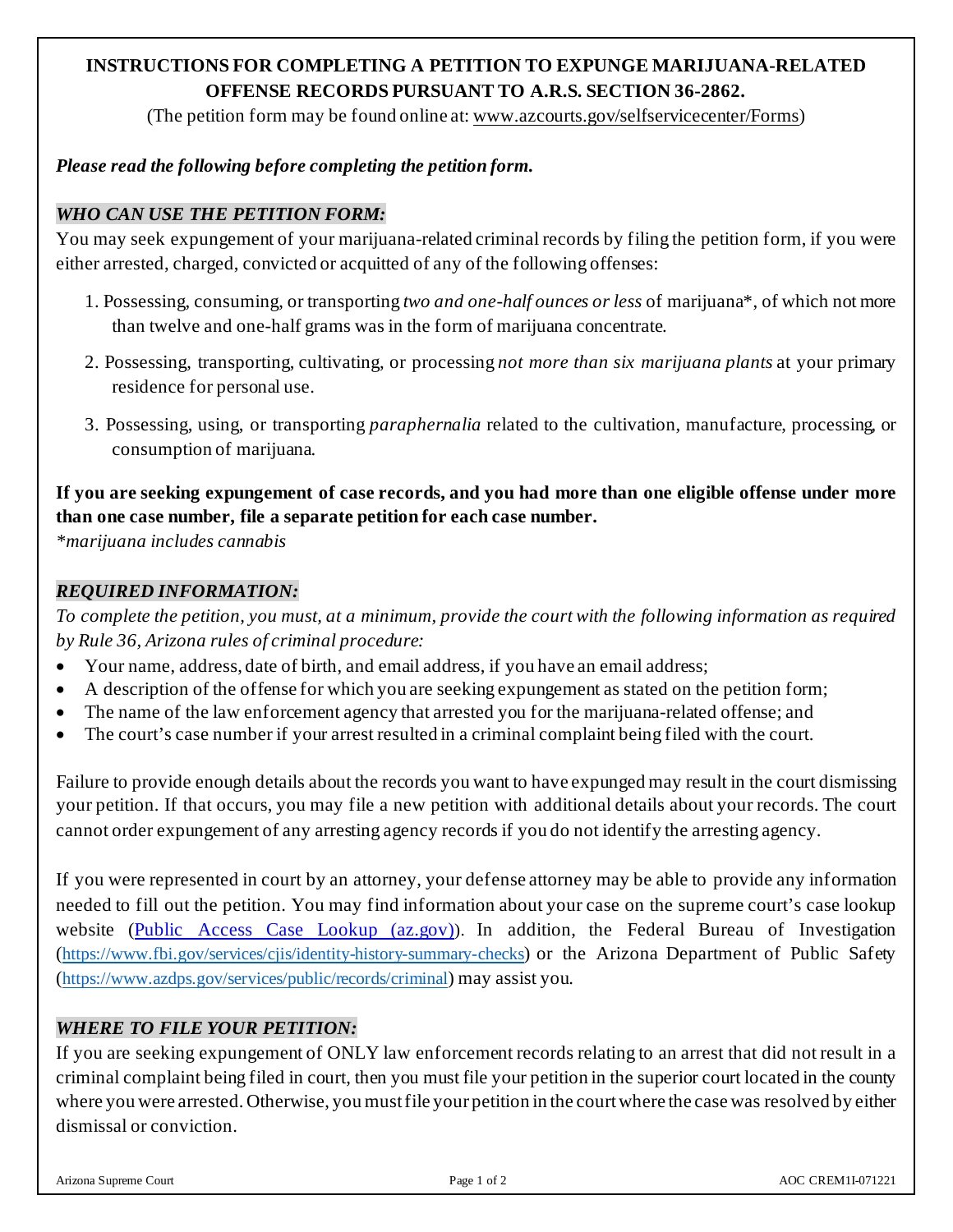# *TYPE OR PRINT NEATLY USING BLACK INK. FILL OUT ALL FIELDS REQUIRED BY THE PETITION. PROVIDE ANY OPTIONAL INFORMATION KNOWN TO YOU:*

- Identify the court where you will be filing. If you will file in a municipal court or justice court, use the petition form for municipal/justice court. If you will file in the superior court, use the petition form for superior court.
- At the top of the first page, type or print the name, mailing address, email address, and phone numbers of the person filing this form.
- Print the name of the court where you are filing the petition.
- Inside the box print your first name, middle initial, last name, and date of birth above the line for Defendant. Print the case number of the case that you want the court to expunge. If you are seeking to expunge ONLY an arrest record, leave the case number blank, the court will assign a case number when you file your petition.
- Fill in the other blanks and check boxes with the information requested.
- Date and sign your name and provide the contact information requested below the signature line.

#### *PLEASE NOTE:*

- If you owe fines, fees, or other monetary penalties on other non-eligible charges in the same case for which you are seeking expungement, if the court grants your petition, you will need to ask the court for a new payment plan.
- If you were convicted of a felony in superior court, and the court grants your petition and restores your civil rights, in order to be eligible to vote, you must complete and submit a new voter registration form. Please refer to your County Recorder's Office for additional questions about voter registration.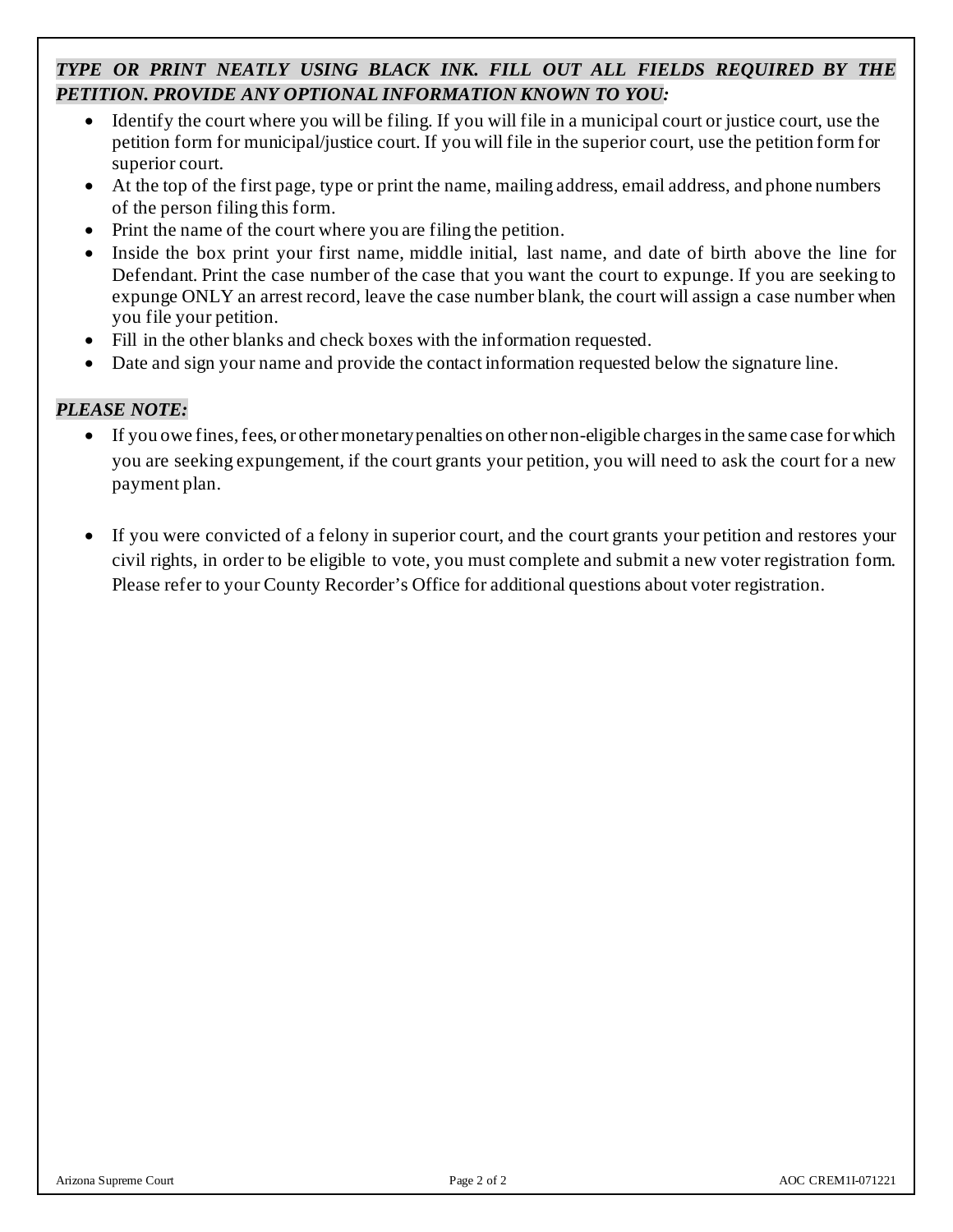| Person Filing:                                                                                                                                                                                                                 |  |
|--------------------------------------------------------------------------------------------------------------------------------------------------------------------------------------------------------------------------------|--|
| Mailing Address:                                                                                                                                                                                                               |  |
| City, State, Zip Code:                                                                                                                                                                                                         |  |
| Email Address: The Contract of the Contract of the Contract of the Contract of the Contract of the Contract of the Contract of the Contract of the Contract of the Contract of the Contract of the Contract of the Contract of |  |
| Telephone Number(s): 1999.                                                                                                                                                                                                     |  |
| (At torney or LDP only):                                                                                                                                                                                                       |  |
| State Bar or LDP Number:                                                                                                                                                                                                       |  |
| Party you are representing: ________                                                                                                                                                                                           |  |

#### **In the Superior Court of Arizona for Graham County**

| State of Arizona,                                    | Case Number:                                                  |
|------------------------------------------------------|---------------------------------------------------------------|
| <b>Plaintiff</b>                                     |                                                               |
| VS.                                                  |                                                               |
|                                                      | <b>Petition to Expunge Marijuana-Related</b>                  |
| Defendant ( <i>FIRST</i> , <i>MI</i> , <i>LAST</i> ) | <b>Offense Records and Restore Civil Rights,</b>              |
| Date of Birth:                                       | <b>Including Firearm Rights, Pursuant to</b><br>ARS § 36-2862 |

The above-named Petitioner, pursuant to ARS § 36-2862, hereby requests that the Court order expungement of Petitioner's criminal history records and, if applicable, restoration of Petitioner's civil rights. As grounds for this petition, Petitioner states as follows:

#### **A. REQUIRED INFORMATION**

**1. Eligible Charge.** I hereby request that the law enforcement and court records for the following offense, eligible under ARS § 36-2862, be expunged (*choose from the following; if you had more than one eligible offense under more than one case number, file a separate petition for each offense*):

- [ ] Possessing, consuming, or transporting two and one-half ounces or less of marijuana, of which not more than twelve and one-half grams was in the form of marijuana concentrate.
- [ ] Possessing, transporting, cultivating, or processing not more than six marijuana plants at my primary residence for personal use.
- [ ] Possessing, using, or transporting paraphernalia related to the cultivation, manufacture, processing, or consumption of marijuana.
- 2. Name of citing or arresting law enforcement agency: \_\_\_\_\_\_\_\_\_\_\_\_\_\_\_\_\_\_\_\_\_\_\_\_\_\_\_
- **3.** Superior court case number: \_\_\_\_\_\_\_\_\_\_\_\_\_\_\_\_\_\_\_\_\_\_\_\_\_\_\_\_\_\_\_\_\_\_\_\_\_\_\_\_\_\_\_\_\_\_\_\_\_\_\_.

: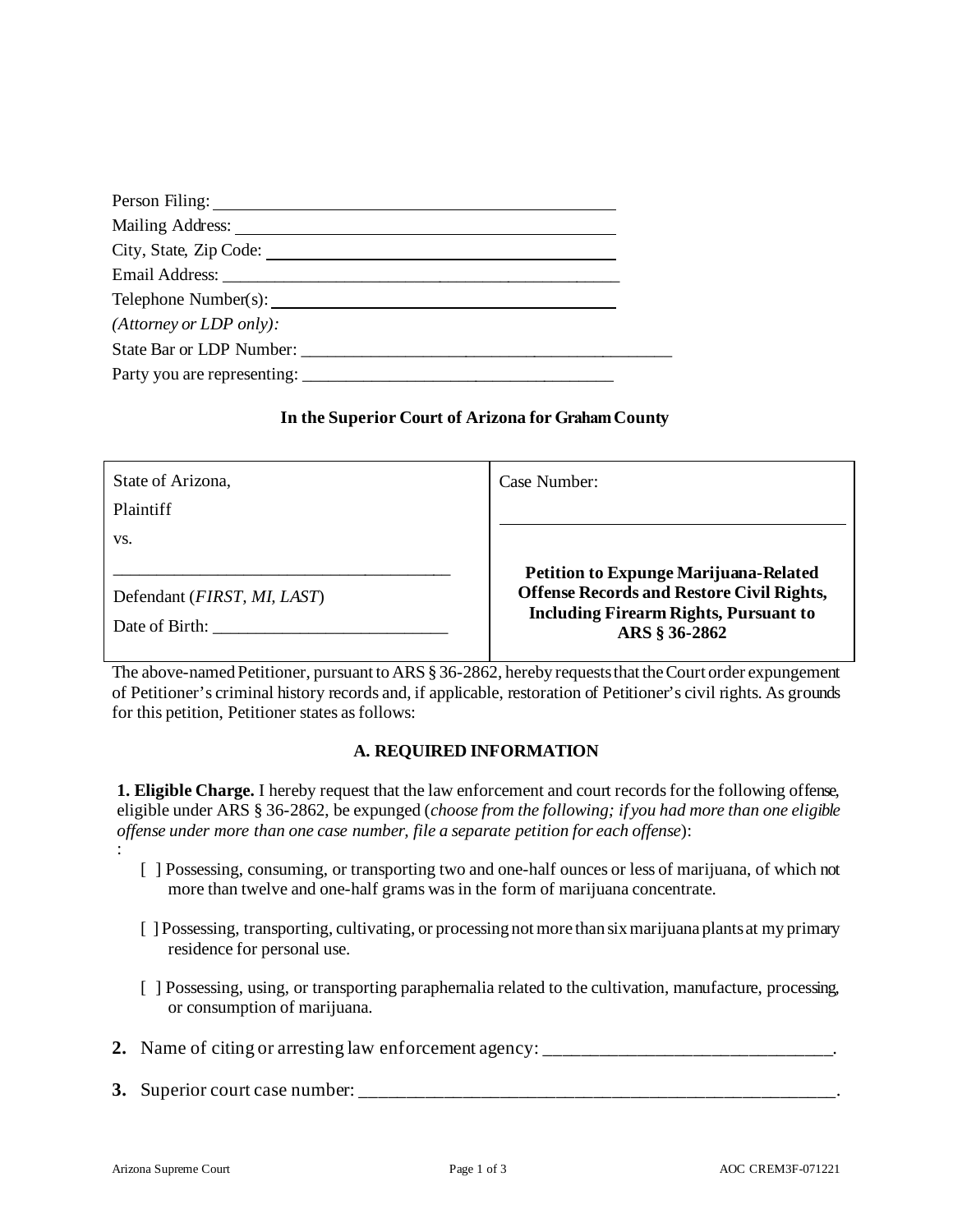#### **B. ADDITIONAL INFORMATION RELATED TO THE ELIGIBLE CHARGE(S)**

(*Complete all fields known to you*)

- **1.** I was arrested on [insert date]:
- **2.** My court case began in a Justice Court [ ] **Yes** [ ] **No**. If Yes, insert name of Justice Court here: \_\_\_\_\_\_\_\_\_\_\_\_\_\_\_\_\_\_\_\_\_\_\_\_\_\_\_\_\_\_\_\_\_, and the Justice Court case number here:
- **3.** Name of prosecuting agency:

\_\_\_\_\_\_\_\_\_\_\_\_\_\_\_\_\_\_\_\_\_\_\_\_\_\_\_\_\_\_\_\_.

- **4.** I was convicted of the offense **[ ] Yes [ ] No** If Yes, insert date of conviction here:
- \_\_\_\_\_\_\_\_\_\_\_\_\_\_\_\_\_\_\_. **5.** One or more non-eligible charges were filed against me in this same case **[ ] Yes [ ] No.**
- **6.** My sentence included a term of probation **[ ] Yes [ ] No.**
- **7.** My case was dismissed  $\begin{bmatrix} 1 \ \text{Yes} \end{bmatrix}$  No. If Yes, insert date of dismissal here:
- **8.** There is an outstanding arrest warrant in this case [ ] **Yes** [ ] **No**.
- **9.** There is an active payment plan on my case [ ] **Yes** [ ] **No**.

#### **C. SUPPORTING DOCUMENTATION (Optional)**

Attached is documentation that supports my petition *(The court may find it helpful to have documents that support your request for expungement, for example, the complaint against you, judgment and sentencing order, payment plan, or any other official document showing a superior court case number, crime lab report showing weight of marijuana seized; or DPS or FBI case extract. However, you are not required to provide any supporting documents):*

\_\_\_\_\_\_\_\_\_\_\_\_\_\_\_\_\_\_\_\_\_\_\_\_\_\_\_\_\_\_\_\_\_\_\_\_\_\_\_\_\_\_\_\_\_\_\_\_\_\_\_\_\_\_\_\_\_\_\_\_\_\_\_\_\_\_\_\_\_\_\_\_\_\_\_\_\_\_\_\_\_\_\_\_\_

#### **D. HEARING REQUEST**

\_\_\_\_\_\_\_\_\_\_\_\_\_\_\_\_\_\_\_\_\_\_\_\_\_\_\_\_\_\_\_\_\_\_\_\_\_\_\_\_\_\_\_\_\_\_\_\_\_\_\_\_\_\_\_\_\_\_\_\_\_\_\_\_\_\_\_\_\_\_\_\_\_\_\_\_\_\_\_\_\_\_\_\_\_

I understand that I can request a hearing on my petition, but the court may choose to proceed without a hearing. I hereby request a hearing **[ ] Yes [ ] No**.

#### **E. ACKNOWLEDGEMENT REGARDING RESTORATION OF FIREARM RIGHTS**

I understand that even if I am granted restoration of my civil rights, including firearm rights pursuant to this petition, I may still be prohibited from having my civil rights restored or the right to possess and carry a firearm under other state or federal laws.

#### **DECLARATION**

**I declare under penalty of perjury that the information I have provided in this petition and any attachments is true and correct to the best of my knowledge.** 

**I understand that this petition may be dismissed if the information I have provided is insufficient. I also understand that this petition may be denied if information in this petition is found to be inaccurate.** 

\_\_\_\_\_\_\_\_\_\_\_\_\_\_\_\_\_\_\_\_\_\_\_\_\_\_\_\_\_\_\_\_\_\_\_\_\_\_\_\_\_\_\_\_\_\_\_\_\_\_\_\_\_\_\_\_\_\_\_\_\_\_\_\_\_\_\_\_\_\_\_\_\_\_\_\_\_\_\_\_\_\_\_\_\_

*(Petitioner's Signature*) (*Date*)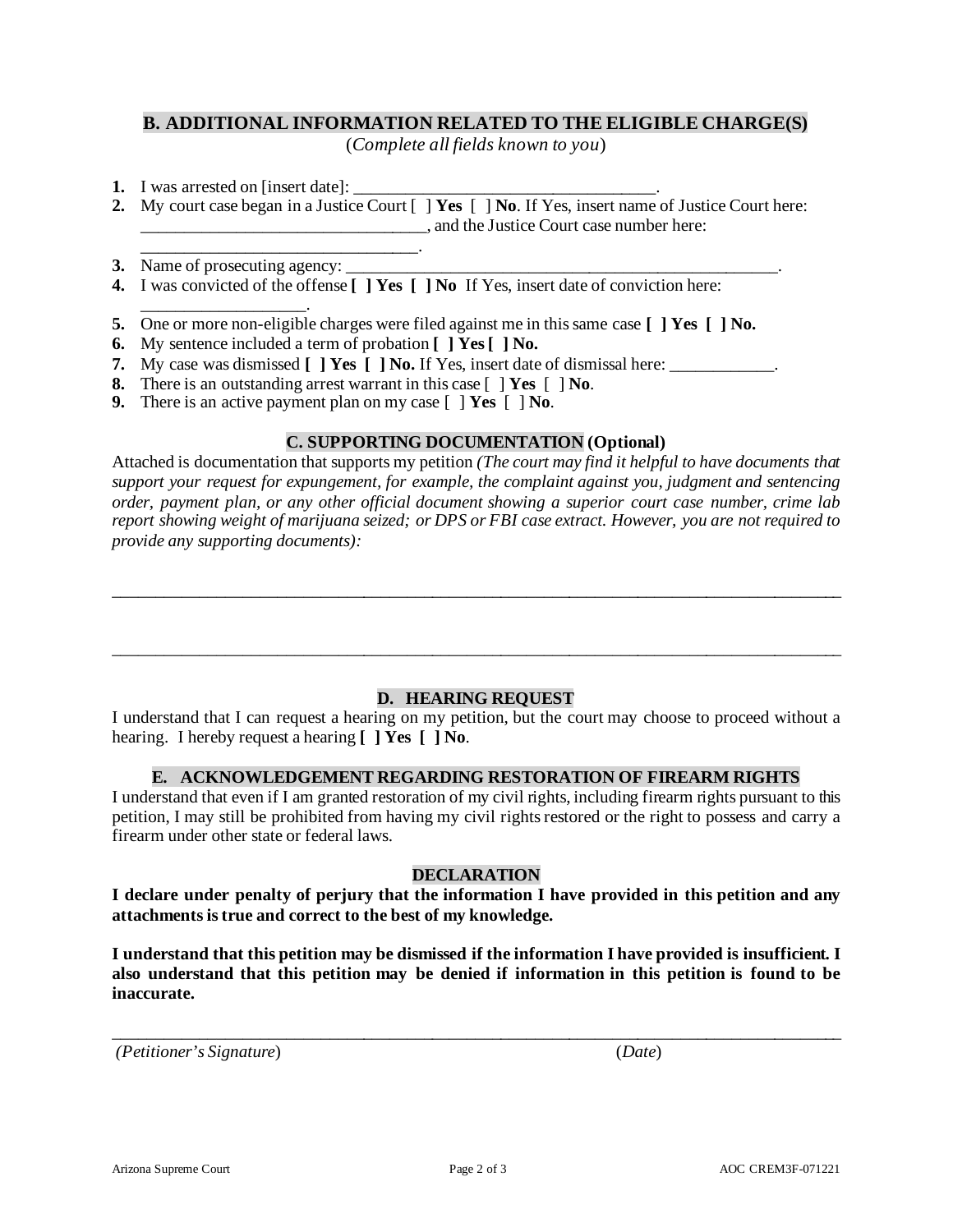(*Petitioner's Mailing Address*)

(*Petitioner's Email Address*)

\_\_\_\_\_\_\_\_\_\_\_\_\_\_\_\_\_\_\_\_\_\_\_\_\_\_\_\_\_\_\_\_\_\_\_\_\_\_\_\_\_\_\_\_\_\_\_\_\_\_\_\_\_\_\_\_\_\_\_\_\_\_\_\_\_\_\_\_\_\_\_\_\_\_\_\_\_\_ (*Petitioner's Phone Number*)

#### **To the best of my knowledge, the information provided in this petition is true and correct.**

\_\_\_\_\_\_\_\_\_\_\_\_\_\_\_\_\_\_\_\_\_\_\_\_\_\_\_\_ \_\_\_\_\_\_\_\_\_\_\_\_\_\_\_\_\_\_\_\_\_\_\_\_\_\_\_\_\_\_\_\_\_\_\_\_\_\_\_\_\_\_\_\_\_

\_\_\_\_\_\_\_\_\_\_\_\_\_\_\_\_\_\_\_\_\_\_\_\_\_\_\_\_\_\_\_\_\_\_\_\_\_\_\_\_\_\_\_\_\_\_\_\_\_\_\_\_\_\_\_\_\_\_\_\_\_\_\_\_\_\_\_\_\_\_\_\_\_\_\_\_\_\_

\_\_\_\_\_\_\_\_\_\_\_\_\_\_\_\_\_\_\_\_\_\_\_\_\_\_\_\_\_\_\_\_\_\_\_\_\_\_\_\_\_\_\_\_\_\_\_\_\_\_\_\_\_\_\_\_\_\_\_\_\_\_\_\_\_\_\_\_\_\_\_\_\_\_\_\_\_\_\_

\_\_\_\_\_\_\_\_\_\_\_\_\_\_\_\_\_\_\_\_\_\_\_\_\_\_\_\_\_\_\_\_\_\_\_\_\_\_\_\_\_\_\_\_\_\_\_\_\_\_\_\_\_\_\_\_\_\_\_\_\_\_\_\_\_\_\_\_\_\_\_\_\_\_\_\_\_\_

\_\_\_\_\_\_\_\_\_\_\_\_\_\_\_\_\_\_\_\_\_\_\_\_\_\_\_\_\_\_\_\_\_\_\_\_\_\_\_\_\_\_\_\_\_\_\_\_\_\_\_\_\_\_\_\_\_\_\_\_\_\_\_\_\_\_\_\_\_\_\_\_\_\_\_\_\_\_

*(Attorney's name printed) (Attorney's signature)* 

*(Attorney's Bar Number)*

\_\_\_\_\_\_\_\_\_\_\_\_\_\_\_\_\_\_\_\_\_\_\_\_\_\_\_\_\_\_\_\_\_\_\_\_\_\_\_\_\_\_\_\_\_\_\_\_\_\_\_\_\_\_\_\_\_\_\_\_\_\_\_\_\_\_\_\_\_\_\_\_\_\_ *(Attorney's Mailing Address)*

*(Attorney's Phone Number and Email Address)*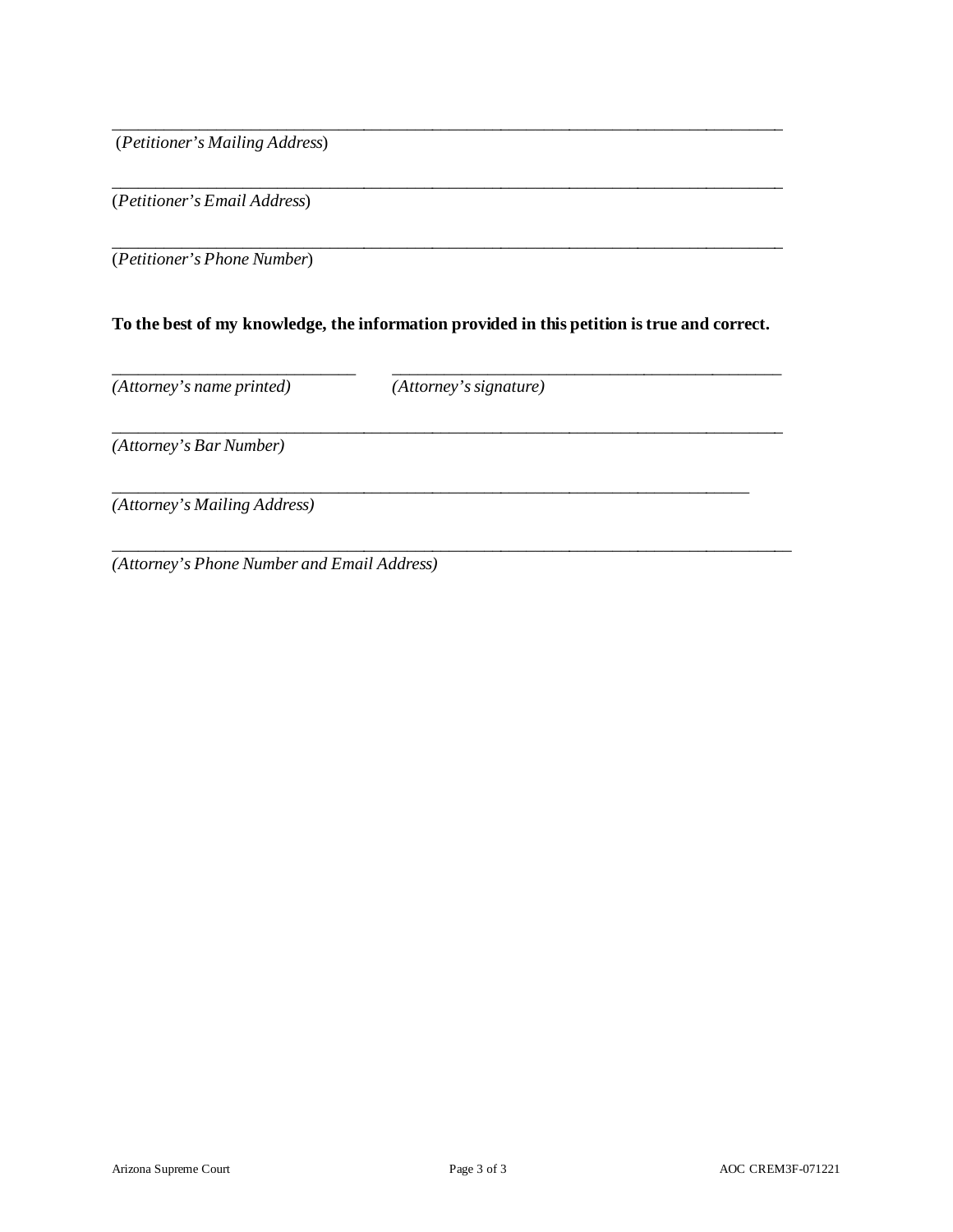# **IN THE SUPERIOR COURT IN GRAHAM COUNTY, ARIZONA**

| State of Arizona,                                    | Case Number:                                                                           |
|------------------------------------------------------|----------------------------------------------------------------------------------------|
| Plaintiff                                            |                                                                                        |
| VS.                                                  | <b>Order Regarding Petition to Expunge</b><br>Marijuana-Related Offense Records and to |
| Defendant ( <i>FIRST</i> , <i>MI</i> , <i>LAST</i> ) | <b>Restore Civil Rights, Including Firearm Rights,</b><br><b>Pursuant to</b>           |
|                                                      | ARS § 36-2862                                                                          |
| Date of Birth:                                       |                                                                                        |

Based on the information presented to the court, pursuant to ARS § 36-2862, the petition requests expungement of the following records and [ ] **requests** [ ] **does not request** restoration of civil rights: (*check only those that apply*)

[ ] Arrest records of an arrest occurring on or about [insert date] by the following law enforcement agency:

\_\_\_\_\_\_\_\_\_\_\_\_\_\_\_\_\_\_\_\_\_\_\_\_\_\_\_\_\_\_\_\_\_\_\_\_\_\_\_\_\_\_\_\_\_\_\_\_\_\_\_\_\_\_\_\_\_\_\_\_\_\_\_\_\_\_\_\_\_\_\_\_\_\_\_\_\_\_\_.

- [ ] Charging documents created by the following prosecuting agency: \_\_\_\_\_\_\_\_\_\_\_\_\_\_\_\_\_\_\_\_\_\_\_
- [] All court records relating to the eligible charge(s) in the case number identified above.

#### **I. THE COURT MAKES THE FOLLOWING FINDINGS OF FACT AND CONCLUSIONS OF LAW:**

- [ ] The Court is initially unable to act on the petition because it lacks a sufficient description of the records to be expunged.(*If this statement is selected, go directly to the Ordering section to dismiss the petition*)
- [] The offense described in the petition is not eligible for expungement under ARS § 36-2862.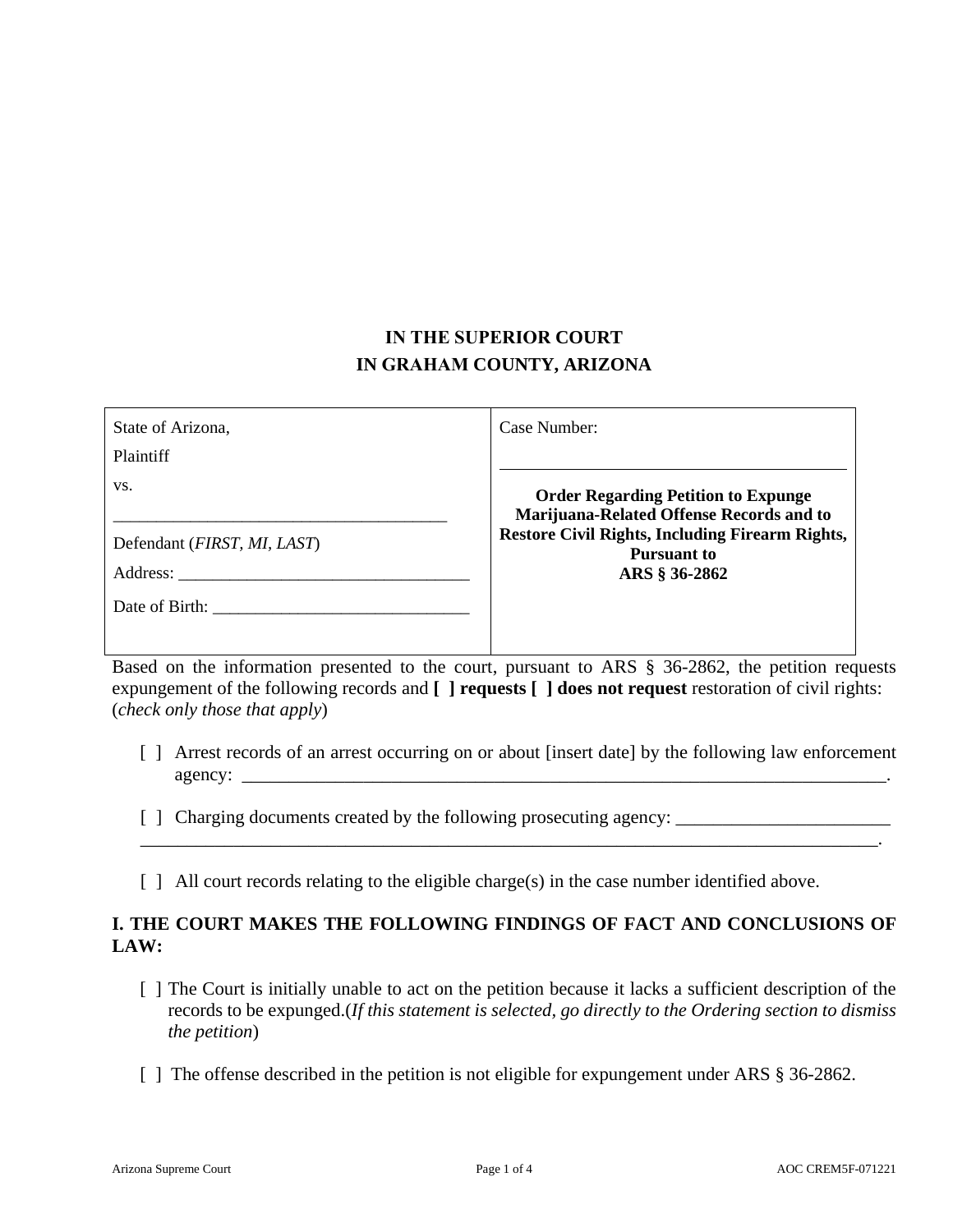[ ] The petition was filed by the Prosecutor.

#### **OR**

[ ] A copy of the petition in this matter was provided to the Prosecutor.

#### **AND**

[ ] The Prosecutor timely responded to [ ] The Prosecutor has not responded to the the petition. petition and 45 days have elapsed since a copy of the petition was provided.

- [] The subject of the petition timely replied to the Prosecutor's response.
- [ ] Pursuant to ARS § 36-2862(B)(3), the State **has not** established by clear and convincing evidence that the subject of the petition is not entitled to expungement of the requested records.
- [ ] Pursuant to ARS § 36-2862(B)(3), the State **has** established by clear and convincing evidence that the subject of the petition is not entitled to expungement of the requested records for the following reason(s):

 \_\_\_\_\_\_\_\_\_\_\_\_\_\_\_\_\_\_\_\_\_\_\_\_\_\_\_\_\_\_\_\_\_\_\_\_\_\_\_\_\_\_\_\_\_\_\_\_\_\_\_\_\_\_\_\_\_\_\_\_\_\_\_\_\_\_\_\_\_\_\_\_\_\_\_\_\_ \_\_\_\_\_\_\_\_\_\_\_\_\_\_\_\_\_\_\_\_\_\_\_\_\_\_\_\_\_\_\_\_\_\_\_\_\_\_\_\_\_\_\_\_\_\_\_\_\_\_\_\_\_\_\_\_\_\_\_\_\_\_\_\_\_\_\_\_\_\_\_\_\_\_\_\_\_ \_\_\_\_\_\_\_\_\_\_\_\_\_\_\_\_\_\_\_\_\_\_\_\_\_\_\_\_\_\_\_\_\_\_\_\_\_\_\_\_\_\_\_\_\_\_\_\_\_\_\_\_\_\_\_\_\_\_\_\_\_\_\_\_\_\_\_\_\_\_\_\_\_\_\_\_\_

#### **II. THEREFORE, IT IS ORDERED** (*check one*)**:**

- **A**. [ ] DISMISSING the petition for lack of sufficient information. A new petition may be filed with additional information.
- **B**. [ ] DENYING the petition.
- **C.** [ ] GRANTING the petition.
	- **(1) IT IS FURTHER ORDERED**, in accordance with A.R.S. § 36-2862

Expunging any record of the arrest, charge, conviction, adjudication and sentence identified above.

Transmitting a copy of this Order to the Arizona Department of Public Safety, the arresting law enforcement agency and prosecuting agency identified above, if applicable.

*(If a charge was filed, complete the following):* 

#### **(2) IT IS FURTHER ORDERED,**

• Vacating the judgment of conviction and any remaining terms of sentence that the subject of the petition has not yet completed in case number:  $\Box$  as to the following expungement-eligible charge(s) only *(check all that apply):*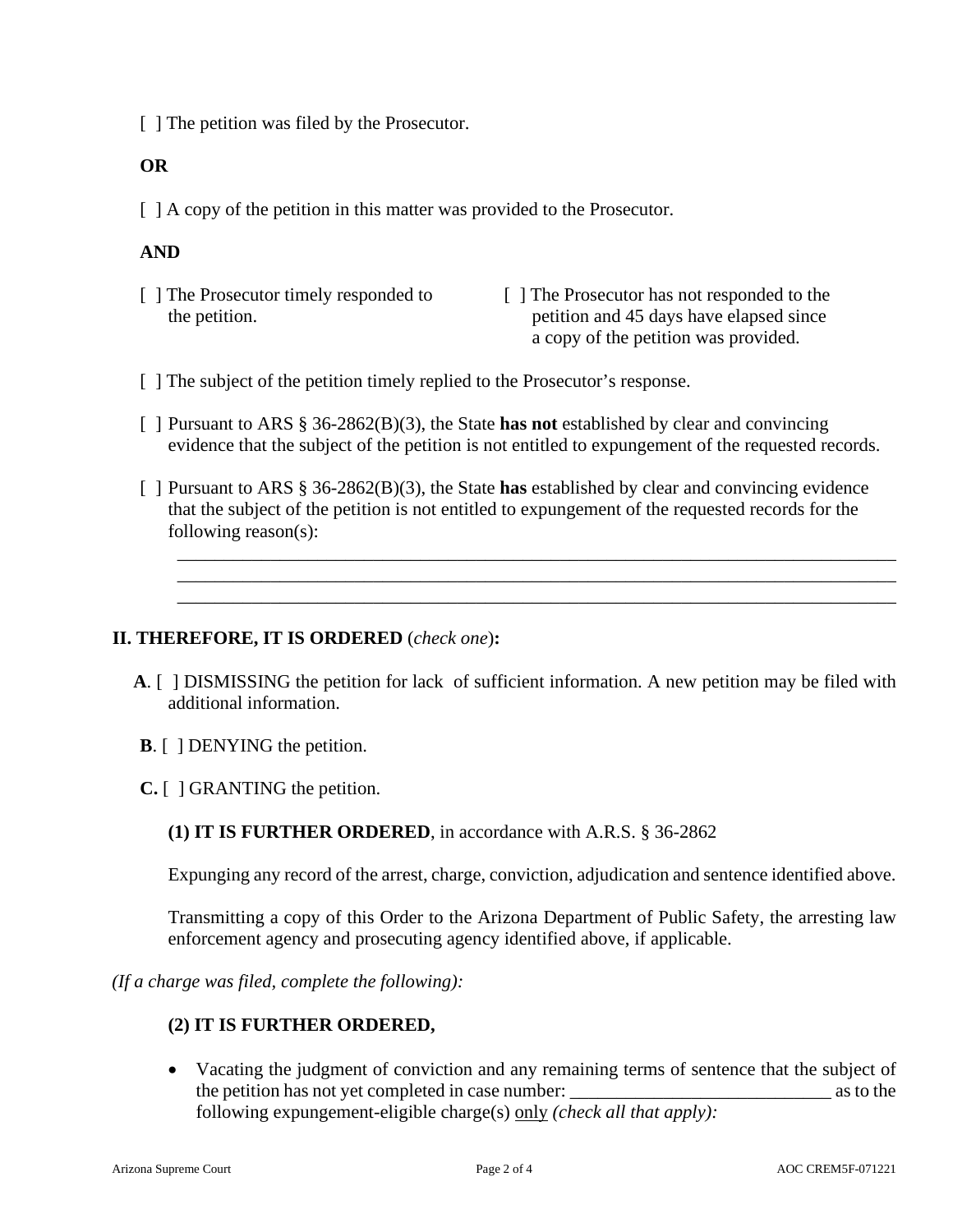- [ ] Count(s) \_\_\_\_\_\_\_\_\_\_\_, ARS § 13-3405 Possession or use of marijuana, which involved two and one-half ounces or less of marijuana, of which not more than twelve and one-half grams was in the form of marijuana concentrate, or not more than six marijuana plants.
- [ ] Count(s) Res § 13-3405(A) Possession or use of marijuana, which involved two and one-half ounces or less of marijuana, of which not more than twelve and one-half grams was in the form of marijuana concentrate, or not more than six marijuana plants.
- $\lceil$   $\lceil$  Count(s) Reserve Left ARS § 13-3405(A)(1) Possession or use of marijuana, which involved two and one-half ounces or less of marijuana, of which not more than twelve and one-half grams was in the form of marijuana concentrate, or not more than six marijuana plants.
- [ ] Count(s) \_\_\_\_\_\_\_\_\_\_\_\_\_, A.R.S. § 13-3405(A)(3) Producing marijuana, which involved two and one-half ounces or less of marijuana, of which not more than twelve and one-half grams was in the form of marijuana concentrate, or not more than six marijuana plants.
- [ ] Count(s) \_\_\_\_\_\_\_\_\_\_, A.R.S. § 13-3405(A)(4) Transporting marijuana, which involved two and one-half ounces or less of marijuana, of which not more than twelve and one-half grams was in the form of marijuana concentrate, or not more than six marijuana plants.
- [ ] Count(s) A.R.S. § 13-3408 Possession or use of cannabis, which involved two and one-half ounces or less of marijuana, of which not more than twelve and one-half grams was in the form of marijuana concentrate, or not more than six marijuana plants.
- [ ] Count(s) \_\_\_\_\_\_\_\_\_\_\_, A.R.S. § 13-3408(A) Possession or use of cannabis, which involved two and one-half ounces or less of marijuana, of which not more than twelve and one-half grams was in the form of marijuana concentrate, or not more than six marijuana plants.
- [  $1$  Count(s)  $\qquad \qquad$  A.R.S. § 13-3408(A)(1) Possession or use of cannabis, which involved two and one-half ounces or less of marijuana, of which not more than twelve and one-half grams was in the form of marijuana concentrate, or not more than six marijuana plants.
- [ ] Count(s)  $\qquad \qquad$ , A.R.S. § 13-3408(A)(4) Manufacturing cannabis, which involved two and one-half ounces or less of marijuana, of which not more than twelve and one-half grams was in the form of marijuana concentrate, or not more than six marijuana plants.
- [  $\vert$  Count(s) A.R.S. § 13-3408(A)(7) Transporting cannabis, which involved two and one-half ounces or less of marijuana, of which not more than twelve and one-half grams was in the form of marijuana concentrate, or not more than six marijuana plants.